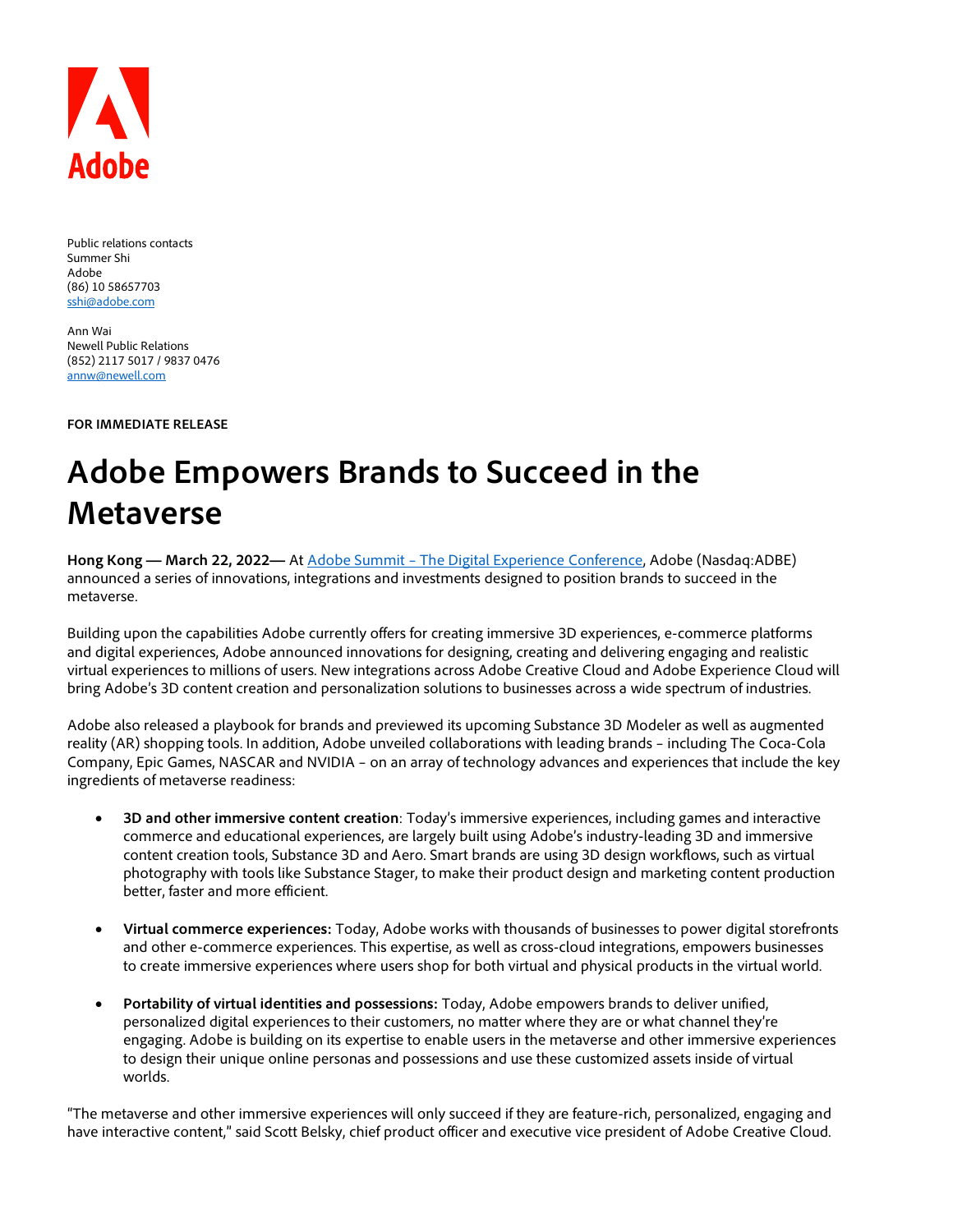"To lead in the metaverse, brands should start creating 3D and immersive content now – it will not only prepare them for the future, but make their product design and creation of marketing and e-commerce assets better, faster and cheaper."

The metaverse consists of immersive experiences that enable people to interact in virtual worlds. It will power the next wave of innovation, including a broad range of shared experiences addressing work, gaming, e-commerce, robotics, trainings for autonomous vehicles and climate change research.

As Adobe moves to integrate its creative 3D and immersive tools with Adobe Experience Cloud, its first integrations planned are Adobe Commerce, Adobe Experience Manager, Adobe Analytics and Adobe Target. Previously, Adobe announced tighter integration of 3D content, effects and capabilities across its portfolio of Creative Cloud applications.

"As the web evolves, there will be greater demand than ever for data-driven, immersive experiences that include ecommerce, multi-user functionality and the ability to own and export customized versions of your identity and possessions across virtual worlds," said Anil Chakravarthy, president, Digital Experience Business, Adobe. "Adobe Experience Cloud will be integral to brands' efforts to build personalized, immersive experiences such as these."

## **Customer Momentum**

"At Coca-Cola, we're committed to preserving the craft of creativity and design – in the real world and the digital world too," said Rapha Abreu, global vice president of design, The Coca-Cola Company. "Adobe helps bring digital innovation to our physical products, and we look forward to working together to extend the magic of Coca-Cola to the rapidly expanding virtual world with immersive design experiences."

"Whether you're a game developer, architect or automotive designer, today's consumers expect truly immersive interactive experiences," said Marc Petit, vice president, Unreal Engine Ecosystem at Epic Games. "Together with Adobe, we're developing new tools that empower creators to build real-time 3D experiences that push the boundaries of photorealistic immersion."

"At NASCAR, we're committed to giving our fans the ultimate experience, whether they're at the track, watching from home or engaging with us in the virtual world," said Wyatt Hicks, managing director, NASCAR Digital Media. "We're enthusiastic about partnering with Adobe to continue delivering immersive fan experiences across all platforms."

"NVIDIA is working at the cutting-edge to build foundational technologies that allow enterprises, developers and artists to create and connect within virtual worlds. Working with Adobe to evangelize open, common 3D standards like Universal Scene Description will empower our design and engineering teams to bring 3D assets across virtual worlds," said Richard Kerris, vice president of the Omniverse development platform at NVIDIA.

## **Metaverse Playbook**

At Adobe Summit, Adobe unveiled a "Metaverse Playbook" [download white paper [here\]](http://www.adobe.com/metaverse.html) to empower agencies and brands to adapt to the demands of designing in 3D and immersive environments to streamline marketing production, product design and more. Additional areas included in the playbook are new insights on the core ecosystem of partners to fast-track brands on their road to metaverse readiness.

## **Adobe Previews Immersive Innovations**

Later this year, Adobe will expand its 3D capabilities in Adobe's Substance 3D Collection, which currently includes Substance 3D Stager, Painter, Sampler, Designer and 3D Asset Library, with an all-new Substance 3D Modeler app, making the collection the only end-to-end solution for 3D visuals and experiences. Adobe's 3D tools are used extensively in top immersive games, including Fortnite, Roblox, Halo and Flight Simulator. They are also used to create exceptional entertainment experiences, including Dune, The Mandalorian and Blade Runner 2049.

Adobe will also continue integrating its 3D content, effects and capabilities across Creative Cloud applications, building on recently released integrations with Illustrator and After Effects. In addition, Adobe offers an industry-leading tool for authoring experiences in augmented reality, Adobe Aero.